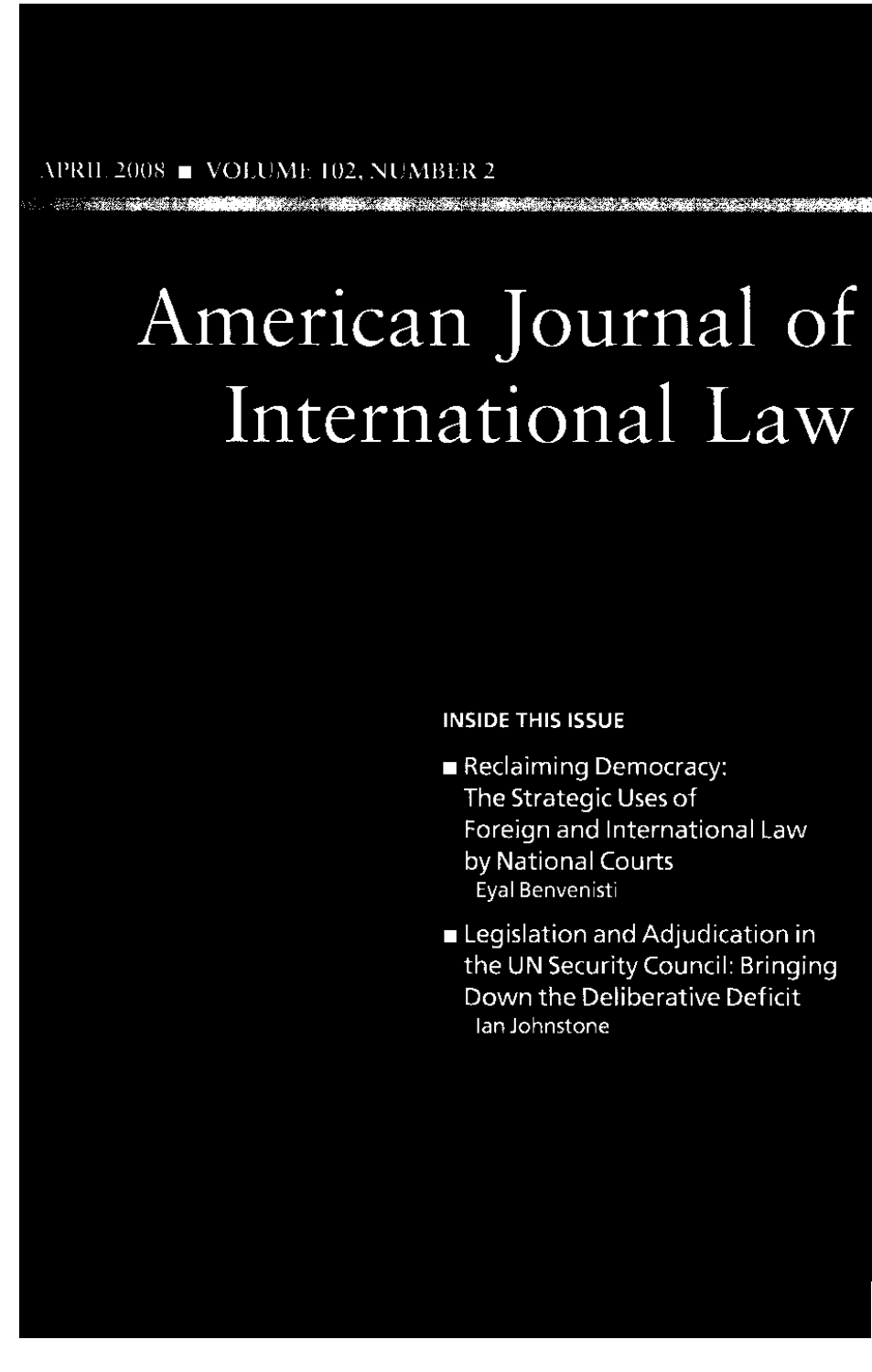# **AMERICAN JOURNAL OF INTERNATIONAL LAW**

#### **VOL.102** April 2008 NO. 2

#### **CONTENTS PAGE**

#### **Reclaiming Democracy: The Strategic Uses of Foreign and International**

#### **Law by National Courts** *EyalBenvenisti* 241

In response to the increasing pressure on governments, legislatures, and courts to conform to global standards, courts in several democracies are seeking to strengthen the ability of their governments to stand up against interest groups and powerful foreign governments, and to expand the space for domestic deliberation. By coordinating policies with counterparts in other countries through the common language of international and comparative constitutional law, courts can contribute to reclaiming democracy from the grip of globalization.

#### **Legislation and Adjudication in the UN Security Council: Bringing Down the**

| <b>Deliberative Deficit</b>                                                                                                                                                                                                                                                                                                                                                                                                                                                                                                                                | <i>Ian</i>                | Johnstone | 275 |
|------------------------------------------------------------------------------------------------------------------------------------------------------------------------------------------------------------------------------------------------------------------------------------------------------------------------------------------------------------------------------------------------------------------------------------------------------------------------------------------------------------------------------------------------------------|---------------------------|-----------|-----|
| This article draws on the theory of deliberative democracy to examine the legit-<br>imacy of the quasi-legislative and quasi-judicial acts of the UN Security Council<br>in creating the counterterrorism regimes under Resolutions 1267, 1373, and<br>1540, whose implementation requires broad international support. It argues<br>that improving the quality of the Council's deliberations will enhance the effec-<br>tiveness of similar decisions and recommends a set of reforms designed to bring<br>down the "deliberative deficit" in that body. |                           |           |     |
| Correspondence                                                                                                                                                                                                                                                                                                                                                                                                                                                                                                                                             |                           |           | 309 |
| <b>Current Developments</b>                                                                                                                                                                                                                                                                                                                                                                                                                                                                                                                                |                           |           |     |
| Treaty Capacity and the Russian State Corporation                                                                                                                                                                                                                                                                                                                                                                                                                                                                                                          | William E. Butler         |           | 310 |
| <b>International Decisions</b>                                                                                                                                                                                                                                                                                                                                                                                                                                                                                                                             | Edited by Daniel Bodansky |           |     |
| <i>The "Tomimaru"</i> (Japan v. Russian Federation) (Bernard H. Oxman)<br><b>ITLOS</b> judgment regarding effect of confiscation on duty of prompt release of<br>fishing vessel arrested in exclusive economic zone                                                                                                                                                                                                                                                                                                                                        |                           |           | 316 |
| Behrami & Behrami v. France; Saramati v. France, Germany & Norway<br>(Pierre Bodeau-Livinec, Gionata P. Buzzini, and Santiago Villalpando)<br>ECHR judgment on applicability of European Convention on HumamRights<br>to acts undertaken pursuant to UN Chapter VII operation in Kosovo                                                                                                                                                                                                                                                                    |                           |           | 323 |
| Federation des industries condimentaires de France (FICF) et al. v. Commission<br>(Nikolaos Lavranos)<br>European Court of First Instance decision on the European Community's Trade<br>Barriers Regulation                                                                                                                                                                                                                                                                                                                                                |                           |           | 331 |
| $R$ (on the application of Al-Jedda) (FC) v. Secretary of State for Defence<br>(Alexander Orakhelashvili)<br>UK House of Lords judgment on relationship between UN Security Council<br>resolution authorizing detention in Iraq and European Convention on Human<br>Rights                                                                                                                                                                                                                                                                                 |                           |           | 337 |